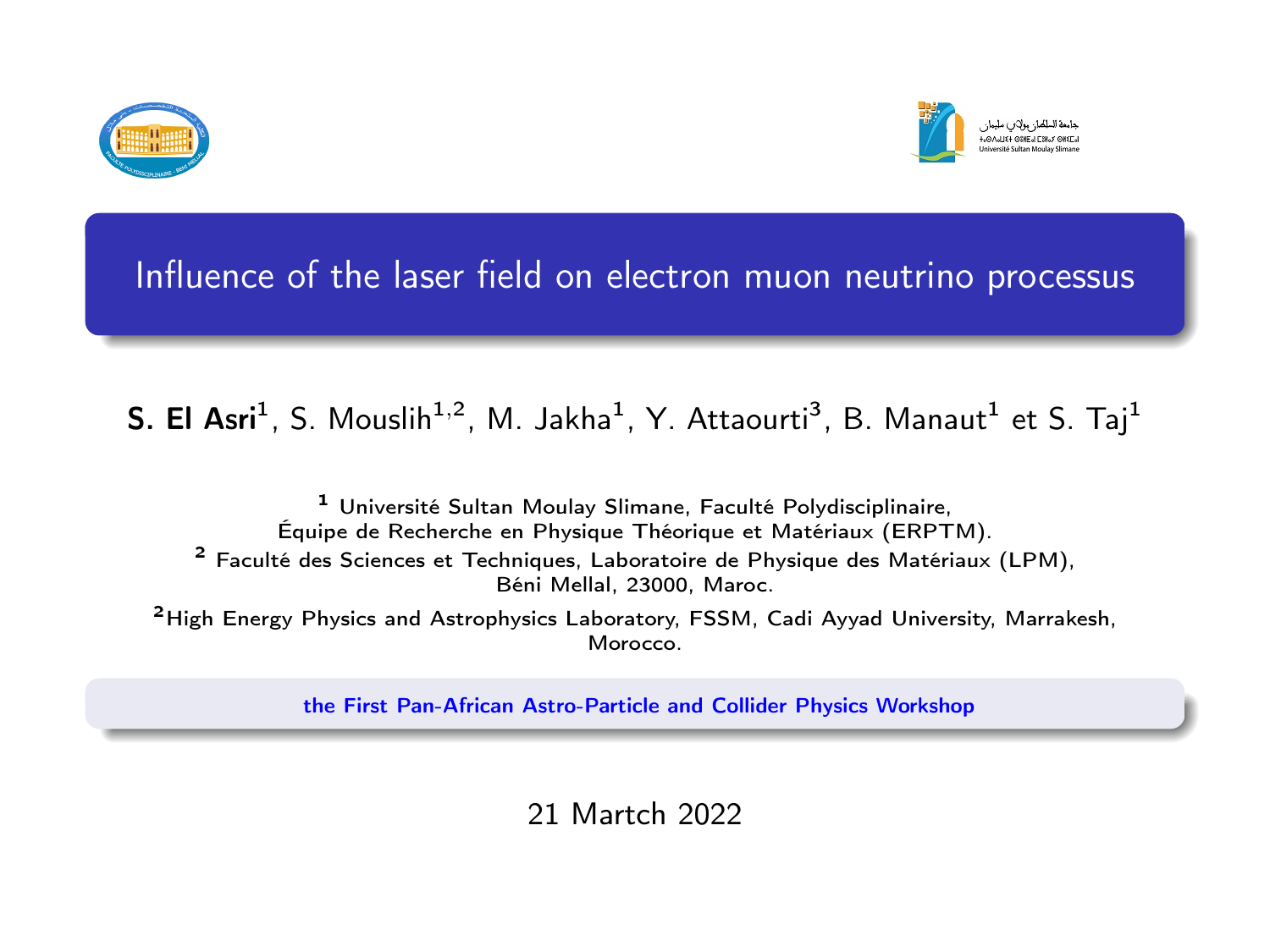| Introduction | <b>Theory</b> | <b>Results and Discussions</b> | Conclusion |
|--------------|---------------|--------------------------------|------------|
|              | 000000        | 000                            | 000        |
| Plan         |               |                                |            |







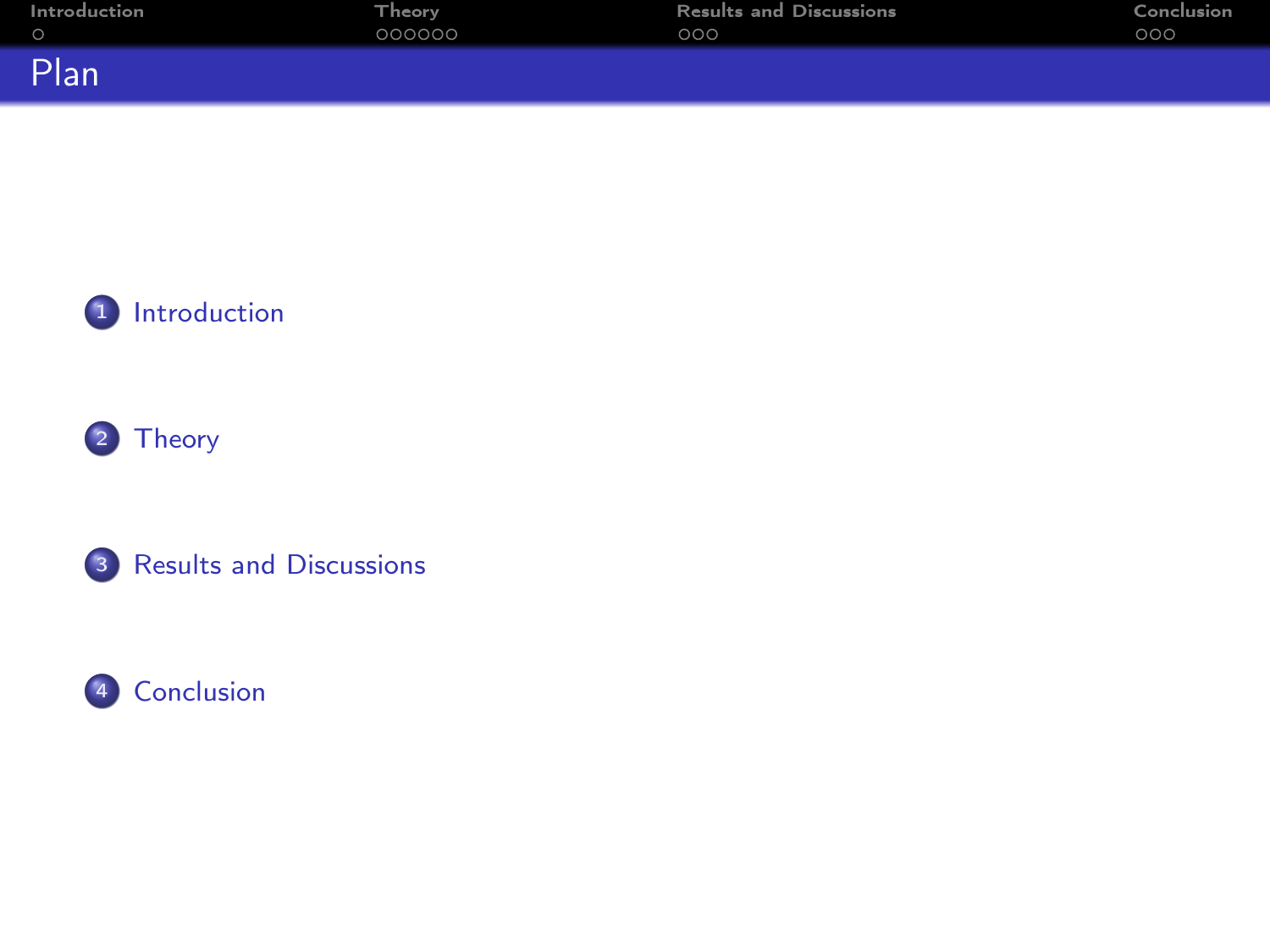<span id="page-2-0"></span>

| <b>Introduction</b> | Theory. | <b>Results and Discussions</b> | Conclusion |
|---------------------|---------|--------------------------------|------------|
|                     | 000000  | 000                            | 000        |
| Introduction        |         |                                |            |

- The considerable and rapid progress made by laser technology since its invention in the 1960s has opened up a new field of theoretical and experimental studies to explore the interactions of the laser field with matter at high intensities. .
- In general, the study of (anti)muon neutrino scattering on electrons has offered important results for understanding the electroweak sector of the Standard Model .
- The purpose of this presentation is mainly to reveal the effect of a strong electromagnetic field on the scattering process  $e^-(p_i)+\nu_\mu(k_i)\longrightarrow e^-(p_f)+\nu_\mu(k_f),$  and in particular on its calculated DCS.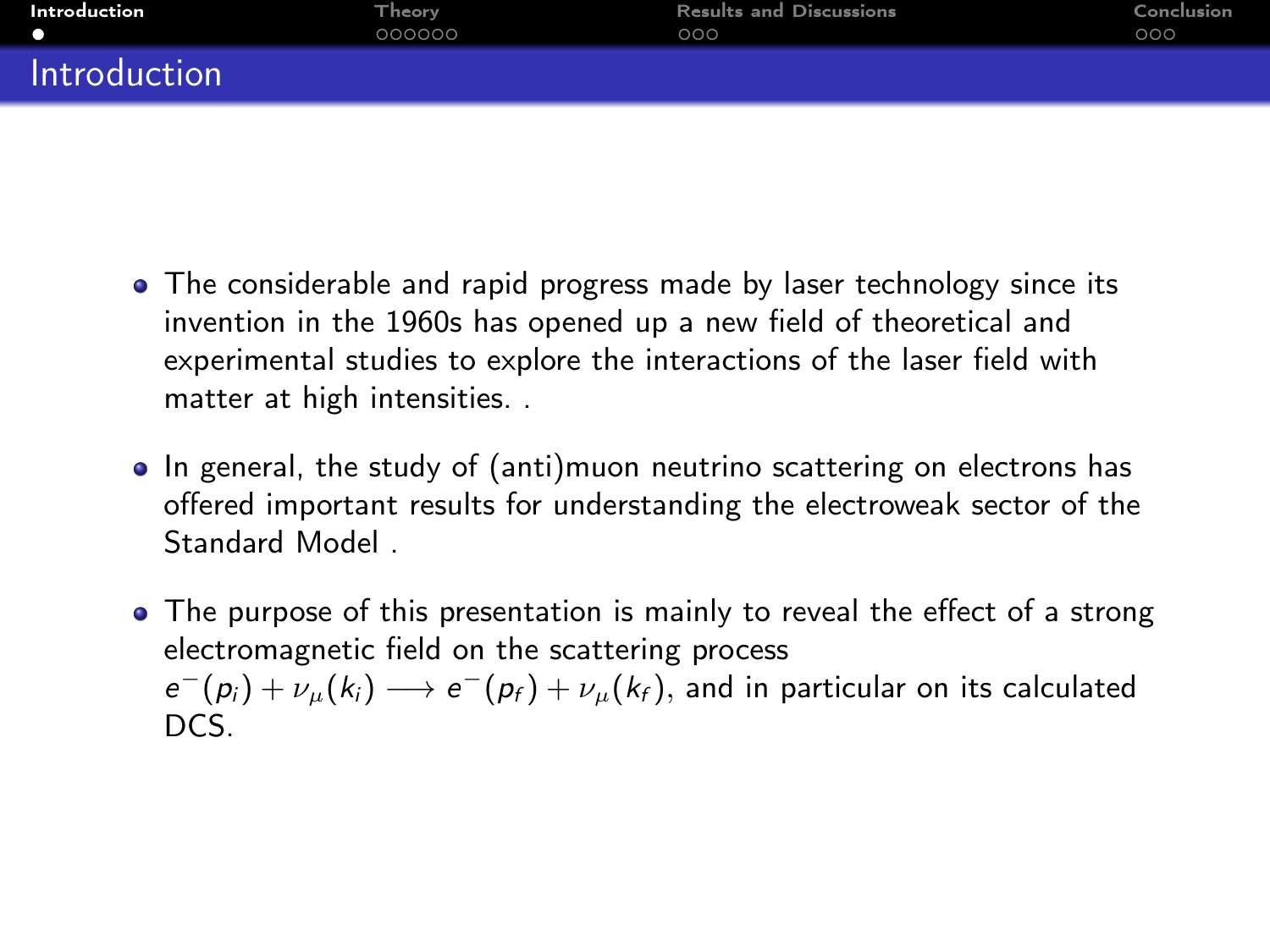<span id="page-3-0"></span>

| Introduction | .Theory 1 | <b>Results and Discussions</b> | Conclusion |
|--------------|-----------|--------------------------------|------------|
|              | 000000    | 000                            | 000        |
| Theory       |           |                                |            |

We consider the scattering of an electron muon-neutrino in a Circularly Polarized EM :

$$
e^-(p_i)+\nu_\mu(k_i)\longrightarrow e^-(p_f)+\nu_\mu(k_f),\qquad \qquad (1)
$$

• The corresponding Feynman diagram is :



Figure – Lowest Feynman diagram of muon electron-neutrino scattering.

We assume that this scattering occurs in the presence of a monochromatic laser field circularly polarized

$$
A^{\mu}(x) = |\mathbf{a}| \Big[ \eta_1^{\mu} \cos(\Phi) + \eta_2^{\mu} \sin(\Phi) \Big], \qquad \Phi = (k.x), \tag{2}
$$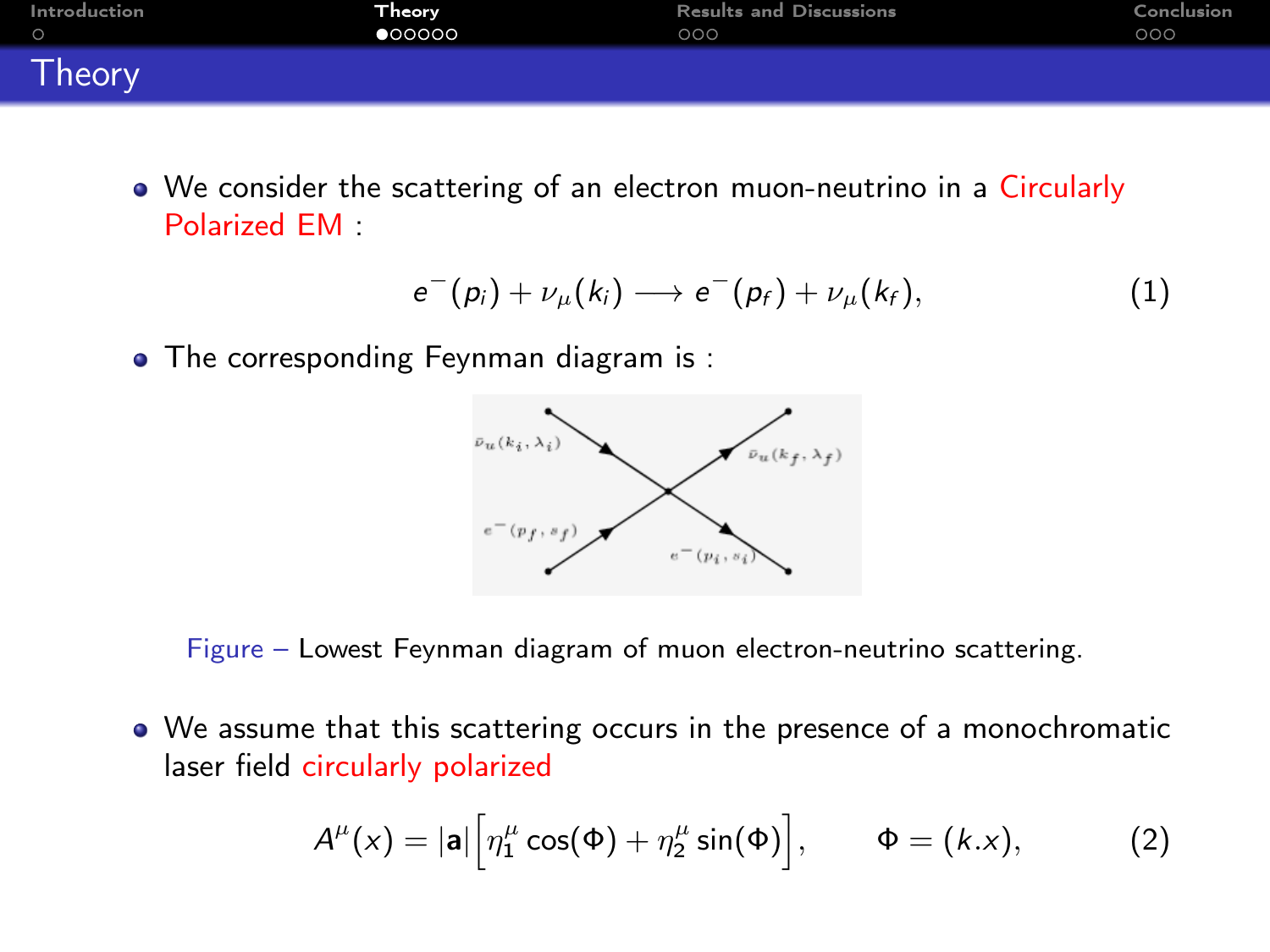| Introduction | Theory  | <b>Results and Discussions</b> | Conclusion |
|--------------|---------|--------------------------------|------------|
| $\circ$      | 0 00000 | 000                            | 000        |
| Theory       |         |                                |            |

- where  $\colon$   $|a| = \mathcal{E}_0/\omega$ ,  $\eta_1^{\mu} = (0, 1, 0, 0), \qquad \eta_2^{\mu} = (0, 0, 1, 0),$
- Which implies :

$$
\eta_1^{\mu}.\eta_2^{\mu} = 0 \qquad \text{et} \qquad \eta_1^2 = \eta_2^2 = -1,
$$

• Transition matrix element :

$$
S_{\tilde{n}} = \frac{-iG}{\sqrt{2}} \int d^4x \left[ \overline{\psi}_{\nu\mu}^f(x) \gamma^\mu (1 - \gamma_5) \psi_{\nu\mu}^i(x) \right] \left[ \overline{\psi}_{e^-}^f(x) \gamma_\mu (g_V - g_A \gamma_5) \psi_{e^-}^i(x) \right].
$$
 (3)

Where  $\mathit{G} = (1.16637 \pm 0.00002) \times 10^{-11} \mathit{MeV}^{-2}$  is the constant of *Fermi* and  $g_V, g_A$ are, respectively, the vector and axial-vector coupling constants.

Wave functions of outgoing and incoming muon neutrinos :

$$
\psi_{\nu\mu}^{i}(x) = \frac{1}{\sqrt{2E_{i}V}} u_{\nu\mu}(k_{i}, \lambda_{i}) \exp(-ik_{i}.x),
$$
  

$$
\psi_{\nu\mu}^{f}(x) = \frac{1}{\sqrt{2E_{f}V}} u_{\nu\mu}(k_{f}, \lambda_{f}) \exp(-ik_{f}.x),
$$
\n(4)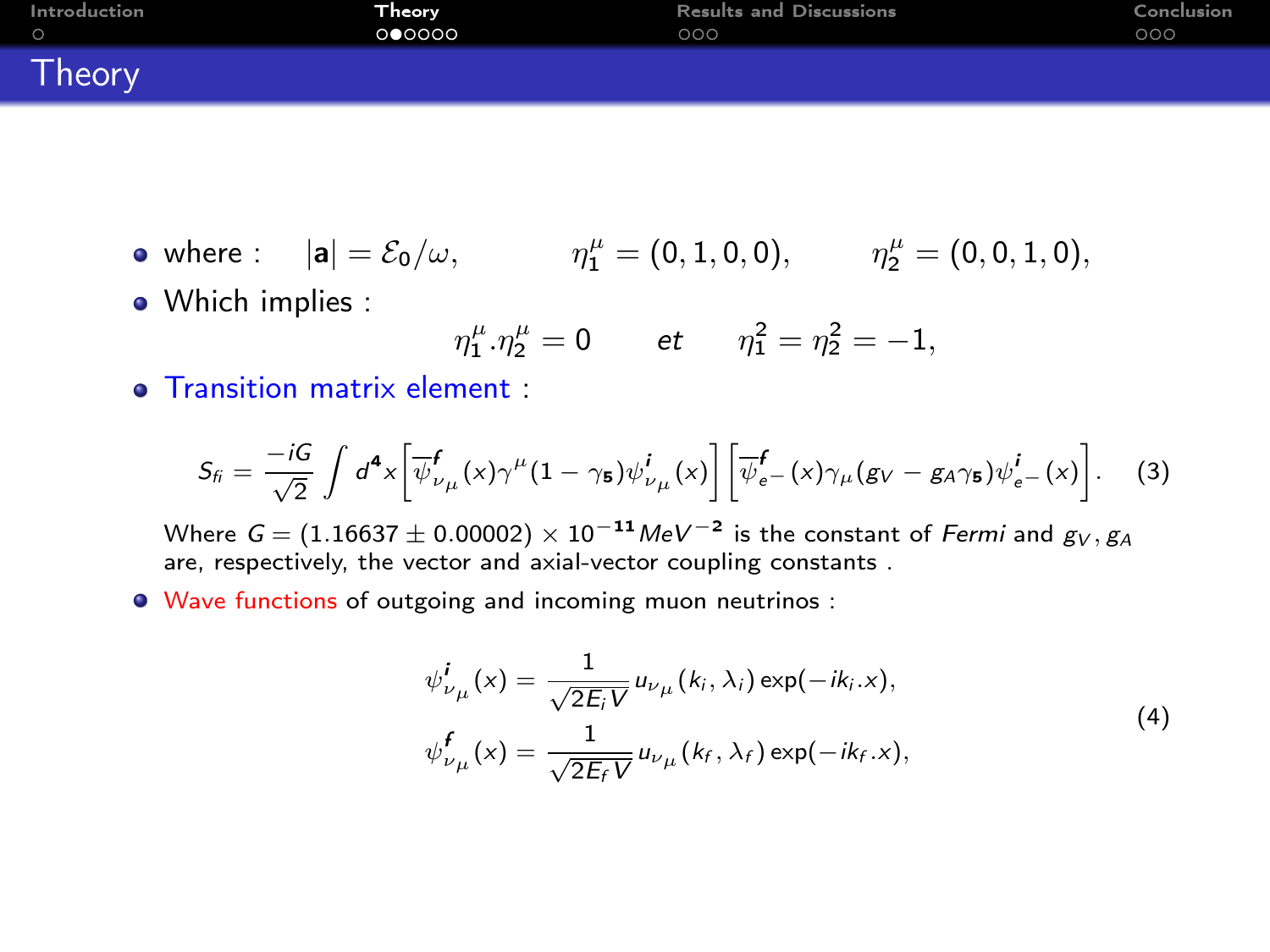| Introduction | Theorv | <b>Results and Discussions</b> | Conclusion |
|--------------|--------|--------------------------------|------------|
| - റ          | 000000 | 000                            | 000        |
| Theory       |        |                                |            |

Wave functions of Dirac Volkov :

$$
\psi_{i,f}(x)=\left[1+\frac{e\not\! A}{2(k.p_{i,f})}\right]\frac{u(p_{i,f},s_{i,f})}{\sqrt{2Q_{i,f}V}}\times e^{iS(q_{i,f},x)},\qquad\qquad(5)
$$

Where :

$$
S(q_{i,f},x) = -q_{i,f}.x - \frac{e|a|(n_1.p_{i,f})}{k.p_{i,f}} \sin(\phi) + \frac{e|a|(n_2.p_{i,f})}{k.p_{i,f}} \cos(\phi). \quad (6)
$$

With :

$$
q_{i,f} = p_{i,f} + \frac{e^2 |\mathbf{a}|^2}{2(k.p_{i,f})} k, \qquad m_*^2 = m^2 + e^2 |\mathbf{a}|^2, \tag{7}
$$

After some manipulation, we find :

$$
S_{fi} = \frac{-iG}{\sqrt{32E_iE_fQ_iQ_fV^4}} \int dx e^{i(k_f - k_i)x} e^{i(S(q_i,x) - S(q_f,x))}
$$

$$
\left[\bar{u}(p_f, s_f)\left(1 + C(p_f)A\mu\right) \times \gamma_\mu(g_V - g_A \gamma_5)\left(1 + C(p_i)\mu A\right)\right]
$$

$$
u(p_i, s_i)\right] \left[\bar{u}_{\nu_\mu}(k_f, \lambda_f)\gamma^\mu(1 - \gamma^5)u_{\nu_\mu}(k_i, \lambda_i)\right],
$$
(8)

Where

$$
C(p_i) = \frac{e}{2(k.p_i)} \quad et \quad C(p_f) = \frac{e}{2(k.p_f)}
$$
 (9)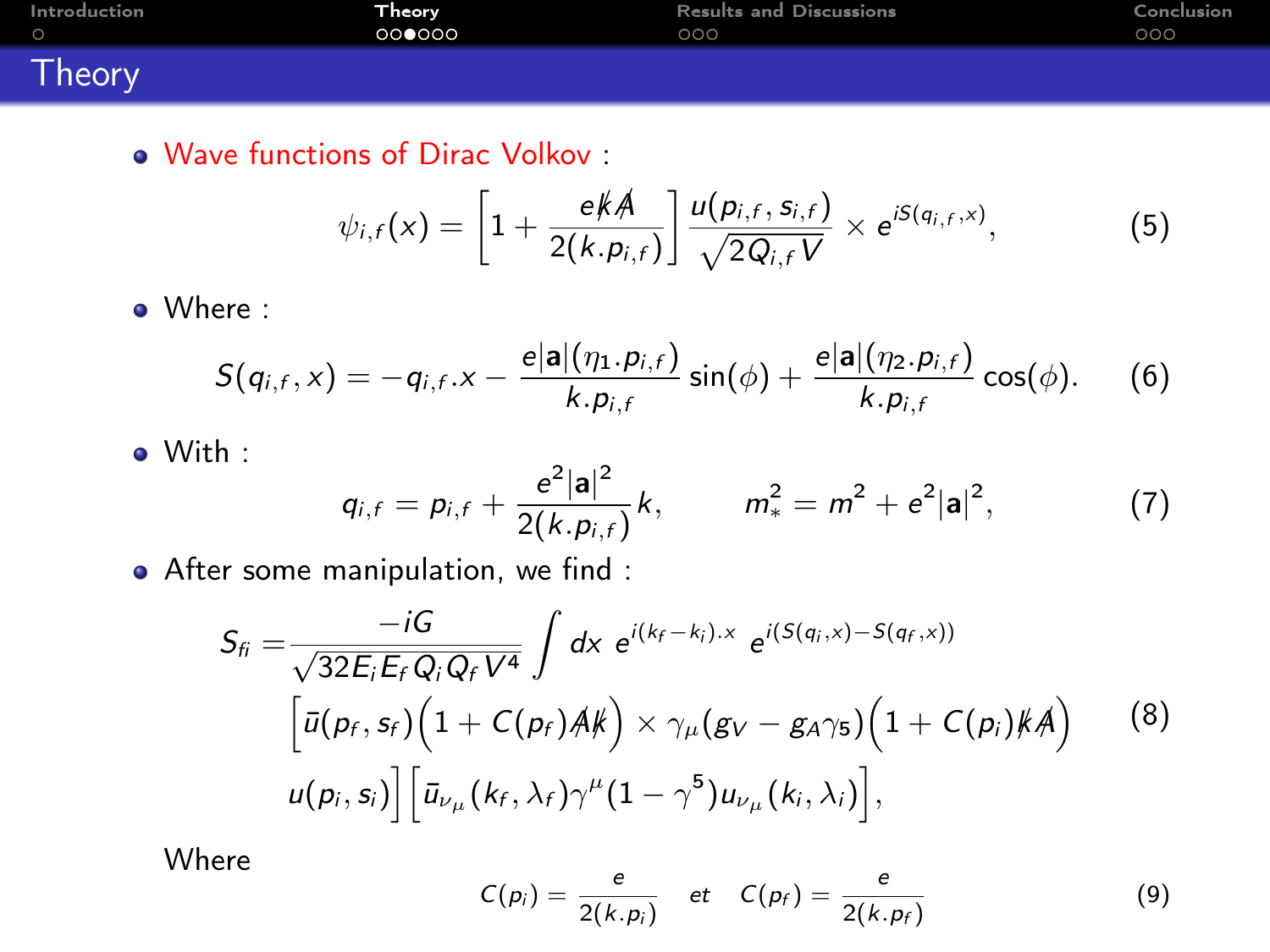| Introduction | . Theory | <b>Results and Discussions</b> | Conclusion |
|--------------|----------|--------------------------------|------------|
| $\circ$      | 000000   | 000                            | 000        |
| Theory       |          |                                |            |

:Exponential Term

$$
e^{i(S(q,x)-S(q_1,x))}=e^{i(q_f-q_i).x} e^{-iz\sin(k.x-\varphi)}, \qquad (10)
$$

where :

$$
z = e|\mathbf{a}| \sqrt{\left(\frac{\eta_1.p_i}{k.p_i} - \frac{\eta_1.p_f}{k.p_f}\right)^2 + \left(\frac{\eta_2.p_i}{k.p_i} - \frac{\eta_2.p_f}{k.p_f}\right)^2},\tag{11}
$$

and

$$
\varphi = \arctan\left[\frac{(\eta_2.p_i)(k.p_f) - (\eta_2.p_f)(k.p_i)}{(\eta_1.p_i)(k.p_f) - (\eta_1.p_f)(k.p_i)}\right].
$$
\n(12)

Thus :

$$
S_{fi} = \frac{-iG}{\sqrt{32E_iE_fQ_iQ_fV^4}} \int dx e^{i(k_f+q_f-k_f-q_i).x} e^{-iz\sin(k.x-\varphi)} \Big[ \bar{u}(\rho_f, s_f) (\Delta^0_{\mu} + \Delta^1_{\mu} \cos(\phi) + \Delta^2_{\mu} \sin(\phi)) u(\rho_i, s_i) \Big] \Big[ \bar{u}_{\nu\mu}(k_f, \lambda_f) \gamma^{\mu} (1-\gamma^5) u_{\nu\mu}(k_i, \lambda_i) \Big], \tag{13}
$$

with :

$$
\Delta_{\mu}^{\mathbf{0}} = \gamma_{\mu} (g_V - g_A \gamma_5) + 2 C(p_i) C(p_f) |a|^2 k_{\mu} k (g_V - g_A \gamma_5),
$$
  
\n
$$
\Delta_{\mu}^{\mathbf{1}} = C(p_i) |a| \gamma_{\mu} (g_V - g_A \gamma_5) k \eta_1 + C(p_f) |a| \eta_1 k \gamma_{\mu} (g_V - g_A \gamma_5),
$$
\n
$$
\Delta_{\mu}^2 = C(p_i) |a| \gamma_{\mu} (g_V - g_A \gamma_5) k \eta_2 + C(p_f) |a| \eta_2 k \gamma_{\mu} (g_V - g_A \gamma_5).
$$
\n(14)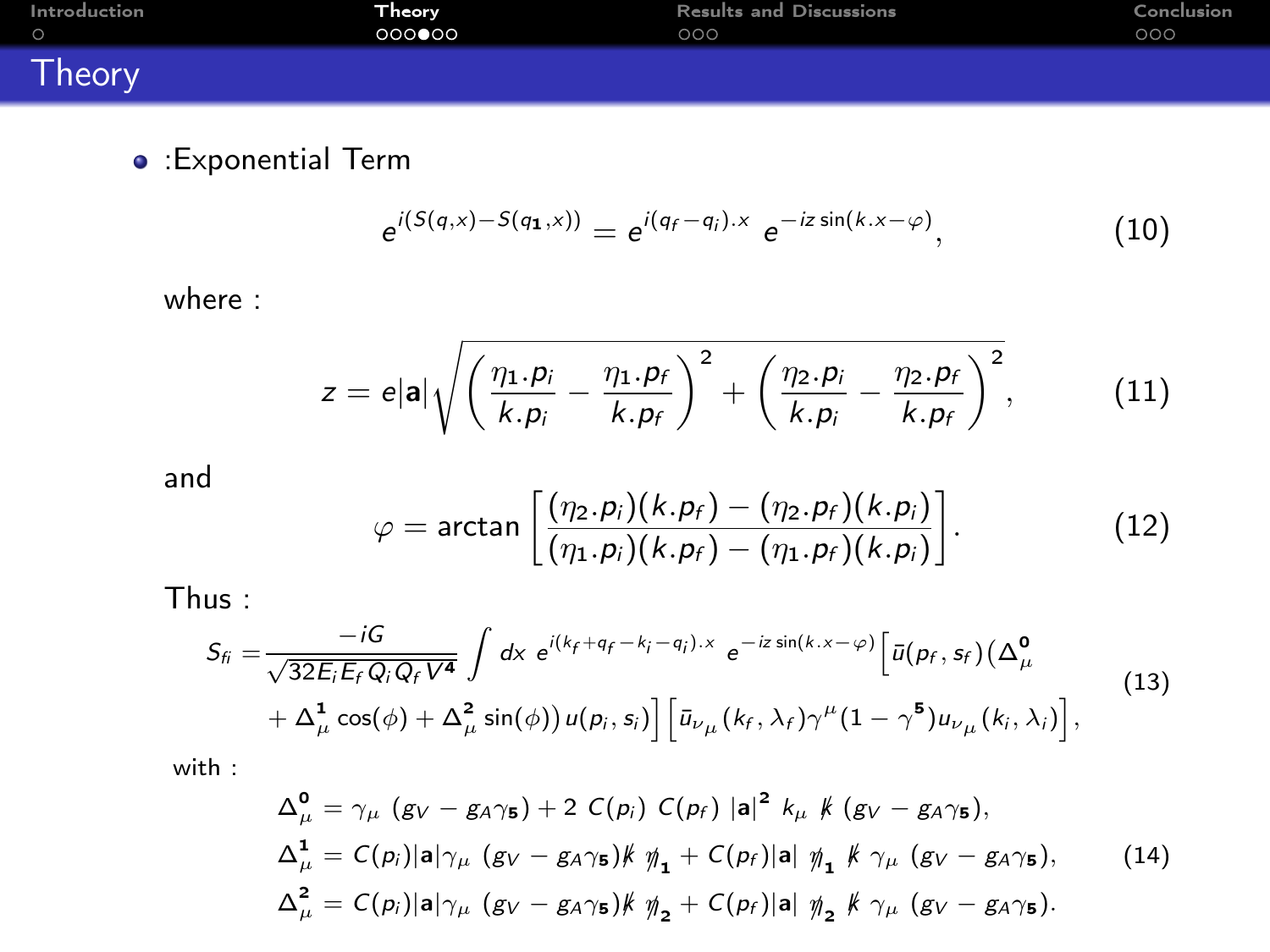| Introduction | Theory ! | <b>Results and Discussions</b> | Conclusion |
|--------------|----------|--------------------------------|------------|
| $\circ$      | 0000     | 000                            | 000        |
| Theory       |          |                                |            |

Ordinary transformation of the Bessel function gives :

$$
\begin{aligned}\n\left\{\n\begin{array}{l}\n1 \\
\cos(k.x) \\
\sin(k.x)\n\end{array}\n\right\} e^{-iz\sin(k.x-\varphi)} &=\n\sum_{n=-\infty}^{+\infty} e^{-in(k.x)} \n\begin{Bmatrix}\nJ_n(z)e^{in\varphi} \\
\frac{1}{2} \{J_{n+1}(z)e^{i(n+1)\varphi} + J_{n-1}(z)e^{i(n-1)\varphi}\} \\
\frac{1}{2} \{J_{n+1}(z)e^{i(n+1)\varphi} - J_{n-1}(z)e^{i(n-1)\varphi}\}\n\end{Bmatrix}, \\
&= \sum_{n=-\infty}^{+\infty} e^{-in(k.x)} \n\begin{Bmatrix}\nb_n(z) \\
b_{n}(z) \\
b_{2n}(z)\n\end{Bmatrix},\n\end{aligned}
$$
\n(15)

**• Matrix element becomes :** 

$$
S_{fi} = \frac{-iG}{\sqrt{32E_iE_fQ_iQ_fV^4}} \sum_{n=-\infty}^{+\infty} (2\pi)^4 \delta^4(q_f + k_f - q_i - k_i - nk) M_{fi}^n.
$$
 (16)

where :

$$
M_{\tilde{h}}^n = \left[ \bar{u} (p_f, s_f) \Gamma_{\mu}^n u(p_i, s_i) \right] \left[ \bar{u}_{\nu\mu} (k_f, t_f) \gamma^{\mu} (1 - \gamma^5) u_{\nu\mu} (k_i, t_i) \right], \tag{17}
$$

with :

$$
\Gamma_{\mu}^{n}=\Delta_{\mathbf{0}\mu}b_{n}(z)+\Delta_{\mathbf{1}\mu}b_{\mathbf{1}n}(z)+\Delta_{\mathbf{2}\mu}b_{\mathbf{2}n}(z).
$$
 (18)

Differential cross section :

$$
\frac{d\overline{\sigma}}{d\Omega} = \sum_{n=-\infty}^{+\infty} \frac{G^2}{64Q_fQ_iE_fE_i} \frac{|\mathbf{q}_f|^2 d|\mathbf{q}_f|}{(2\pi)^2|J_{inc}|V} \delta^{\mathbf{0}}(Q_f + E_f - Q_i - E_i - n\omega) \sum_{t_j, f, s_{j,f}} |M_{fi}^n|^2 \bigg|_{\mathbf{q}_f + \mathbf{k}_f - \mathbf{q}_i - \mathbf{k}_i - n\mathbf{k} = \mathbf{0}}.
$$
\n(19)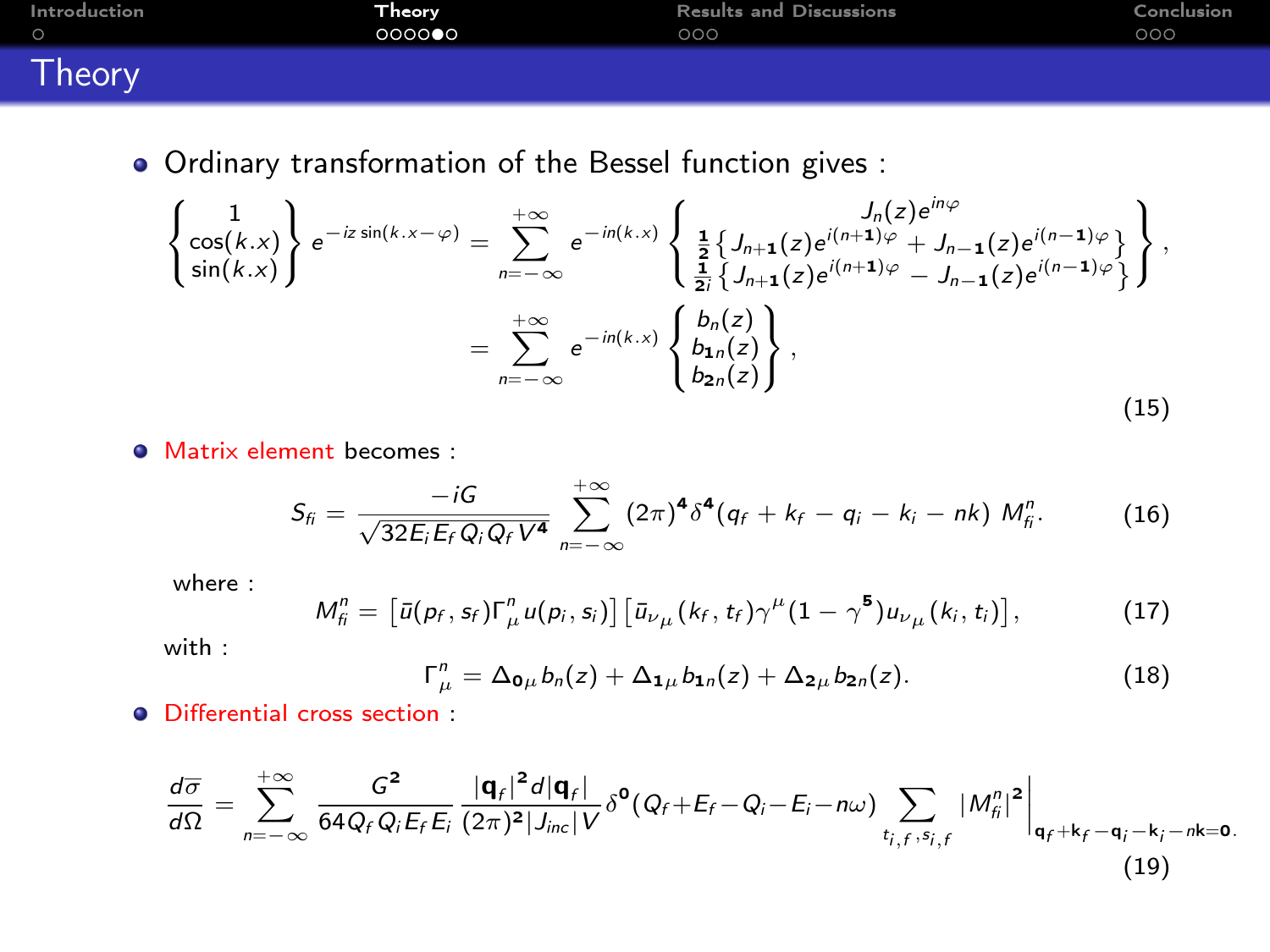| Introduction | .Theory | <b>Results and Discussions</b> | Conclusion |
|--------------|---------|--------------------------------|------------|
| - C          | 00000   | 000                            | 000        |
| Theory       |         |                                |            |

• Flux of incident particles :

$$
\frac{1}{|J_{inc}|} = \frac{E_i^{\mu^-} Q_i V}{m_{\mu} |\mathbf{q}_i|}.
$$
 (20)

We use the following relations :

$$
[(2\pi)^4 \delta^4 (p_f + k_f - p_i - k_i)]^2 = VT(2\pi)^4 \delta^4 (p_f + k_f - p_i - k_i),
$$
  
\n
$$
\delta^4 (p_f + k_f - p_i - k_i) = \delta^0 (p_f^0 + E_f - p_i^0 - E_i) \delta^3 (\mathbf{p}_f + \mathbf{k}_f - \mathbf{p}_i - \mathbf{k}_i),
$$
  
\n
$$
d^3 p_f = |\mathbf{p}_f|^2 d|\mathbf{p}_f| d\Omega, \qquad \int dx \ f(x) \delta(g(x)) = \frac{f(x)}{|g'(x)|} \Big|_{g(x) = 0}.
$$
\n(21)

Differential cross section :

$$
\left(\frac{d\overline{\sigma}}{d\Omega}\right)^{\text{with laser}} = \sum_{n=-\infty}^{+\infty} \frac{d\overline{\sigma}^n}{d\Omega} = \sum_{n=-\infty}^{+\infty} \frac{G^2}{64Q_f E_f} \frac{|\mathbf{q}_f|^2}{(2\pi)^2 |(k_i \cdot q_i)|} \frac{|\overline{M}_{fi}|^2}{|g'(|\mathbf{q}_f)|},\qquad(22)
$$

Where :

$$
g'(|\mathbf{q}_f|)=\frac{|\mathbf{q}_f|}{\sqrt{|\mathbf{q}_f|^2+m_*^2}}+\frac{|\mathbf{q}_f|+E_i\cos(\theta_f)-n\omega\cos(\theta_f)-|\mathbf{q}_i|F(\phi_i,\phi_f,\theta_i,\theta_f)}{E_f},
$$
(23)

With :

$$
E_f = \left[ |\mathbf{q}_i|^2 + |\mathbf{q}_f|^2 - 2|\mathbf{q}_f| \left( |\mathbf{q}_i| F(\phi_i, \phi_f, \theta_i, \theta_f) - E_i \cos(\theta_f) + n\omega \cos(\theta_f) \right) \right. \\ + 2|\mathbf{q}_i| \left( n\omega \cos(\theta_i) - E_i \cos(\theta_i) \right) + E_i^2 + (n\omega)^2 - 2 * E_i n\omega \right]^{1/2}, \tag{24}
$$

**O** Spinorial part :

$$
|\overline{M}_{\scriptscriptstyle \tilde{f}}|^2 = \text{Tr}\left[ (\rlap{\,/}\psi_{\scriptscriptstyle f} + m) \Lambda^{\scriptscriptstyle n}_{\scriptscriptstyle \mu} (\rlap{\,/}\psi_{\scriptscriptstyle i} + m) \bar{\Lambda}^{\scriptscriptstyle n}_{\scriptscriptstyle \nu} \right] \text{Tr}\left[ \rlap{\,/}\psi_{\scriptscriptstyle f} \gamma^{\mu} (1 - \gamma^5) \rlap{\,/}\psi_{\scriptscriptstyle i} \gamma^{\nu} (1 - \gamma^5) \right], \tag{25}
$$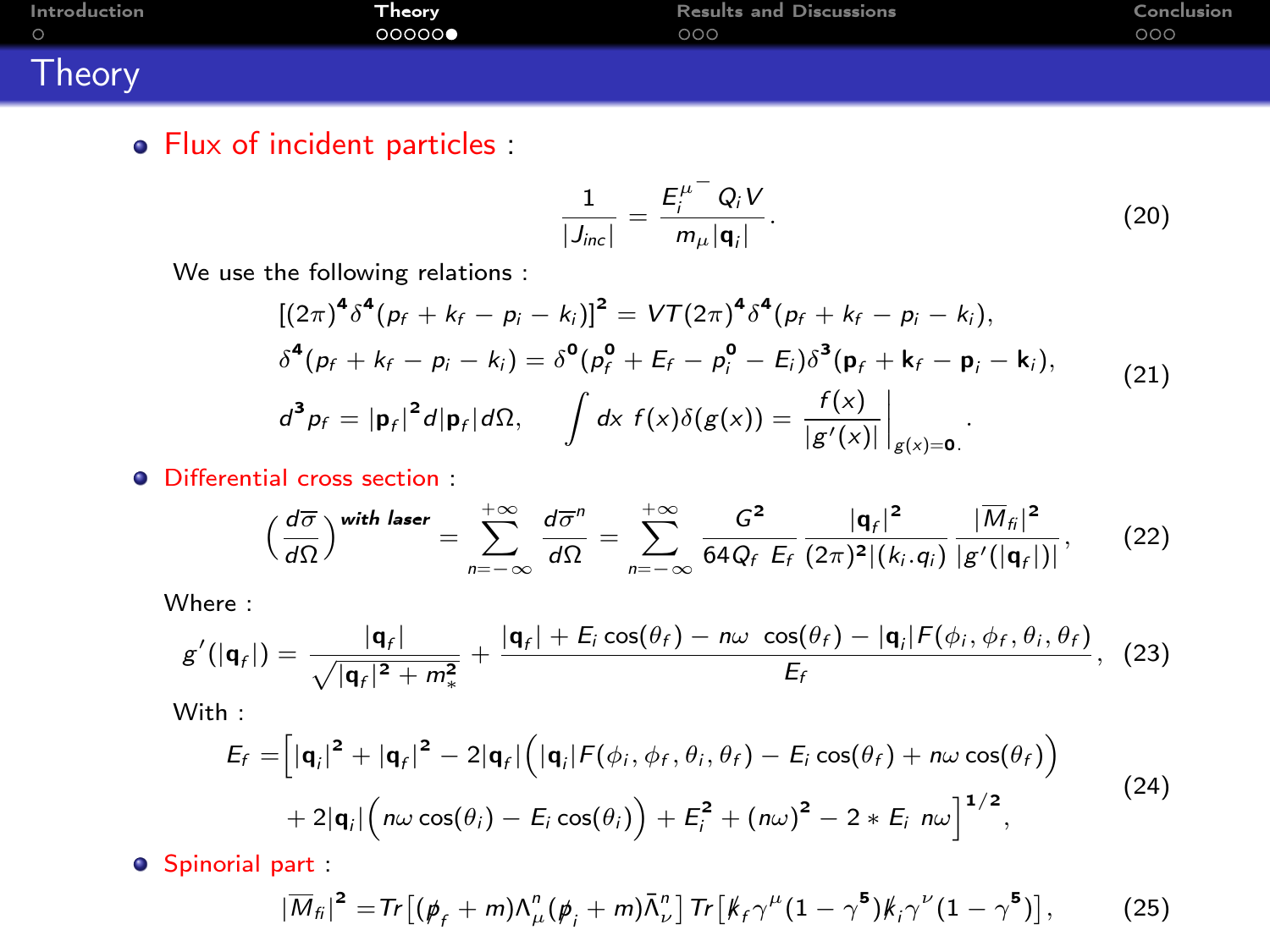<span id="page-9-0"></span>

| Introduction                   | Theory. | <b>Results and Discussions</b> | Conclusion |
|--------------------------------|---------|--------------------------------|------------|
|                                | nnnnn í | ൈ                              | 000        |
| <b>Results and Discussions</b> |         |                                |            |

### DCS with and without laser



Figure – The variation of the differential cross section with and without laser depending on the scattering angle  $\theta_f$  with spherical coordinates  $\theta_i = 1^\circ, \quad \mathcal{E}_0 = 0$  et  $n = 0$ . (a) et (b)  $\theta_i = 45^\circ$ .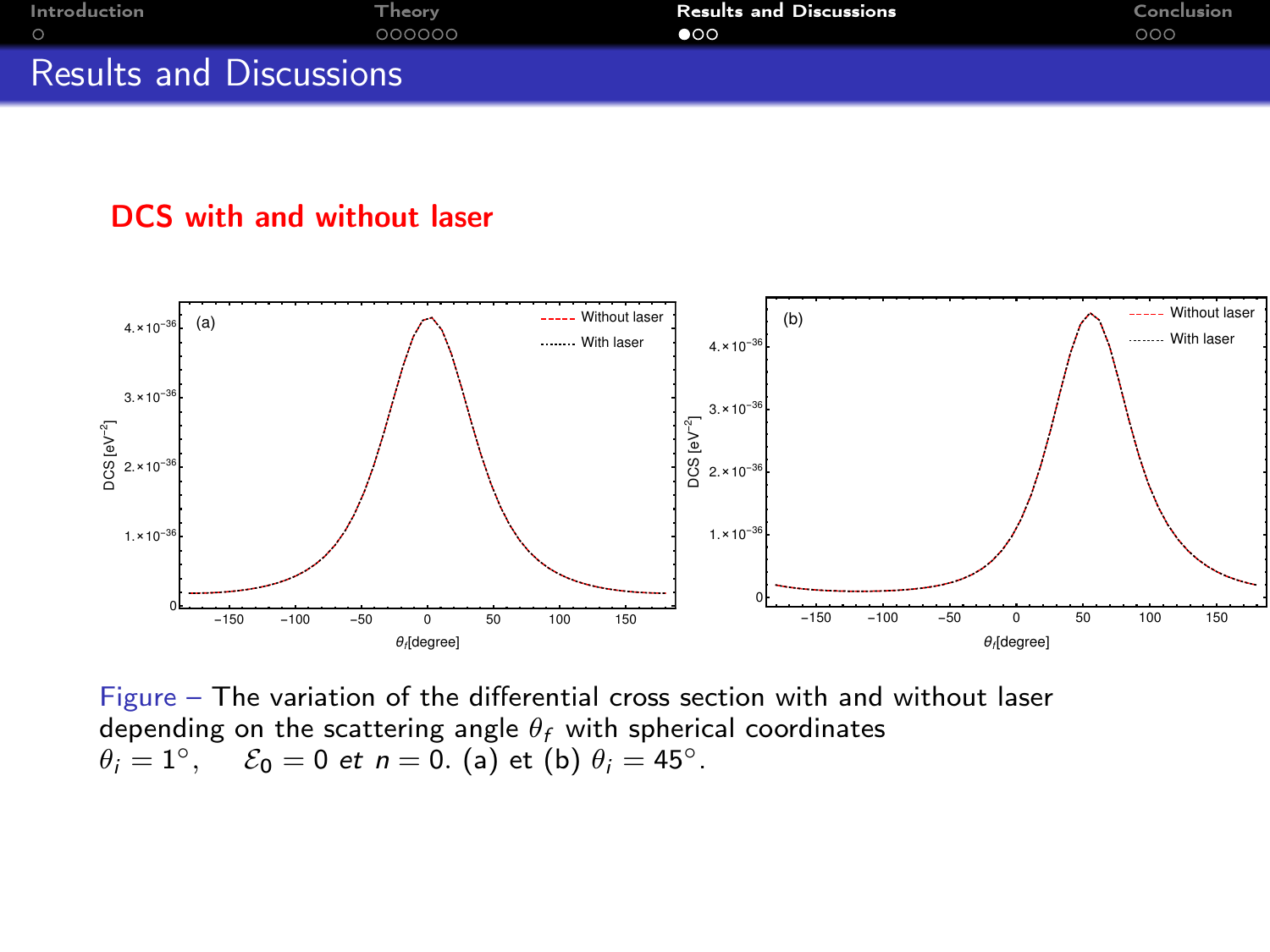| Introduction                   | Theory. | <b>Results and Discussions</b> | Conclusion |
|--------------------------------|---------|--------------------------------|------------|
|                                | 000000  | ററെ                            | 000        |
| <b>Results and Discussions</b> |         |                                |            |

## DCS with laser



Figure – The behavior of the IDCS,  $d\overline{\sigma}^n/d\Omega$ , versus the number of photons *n*. The different parameters are (a)  $\hbar\omega=1.17$  eV,  $\theta_i=1^\circ$  and  $\theta_f=0^\circ$ , (b)  $\mathcal{E}_0=10^7$  V/cm,  $\theta_i = 1^{\circ}$  and  $\theta_f = 0^{\circ}$ ,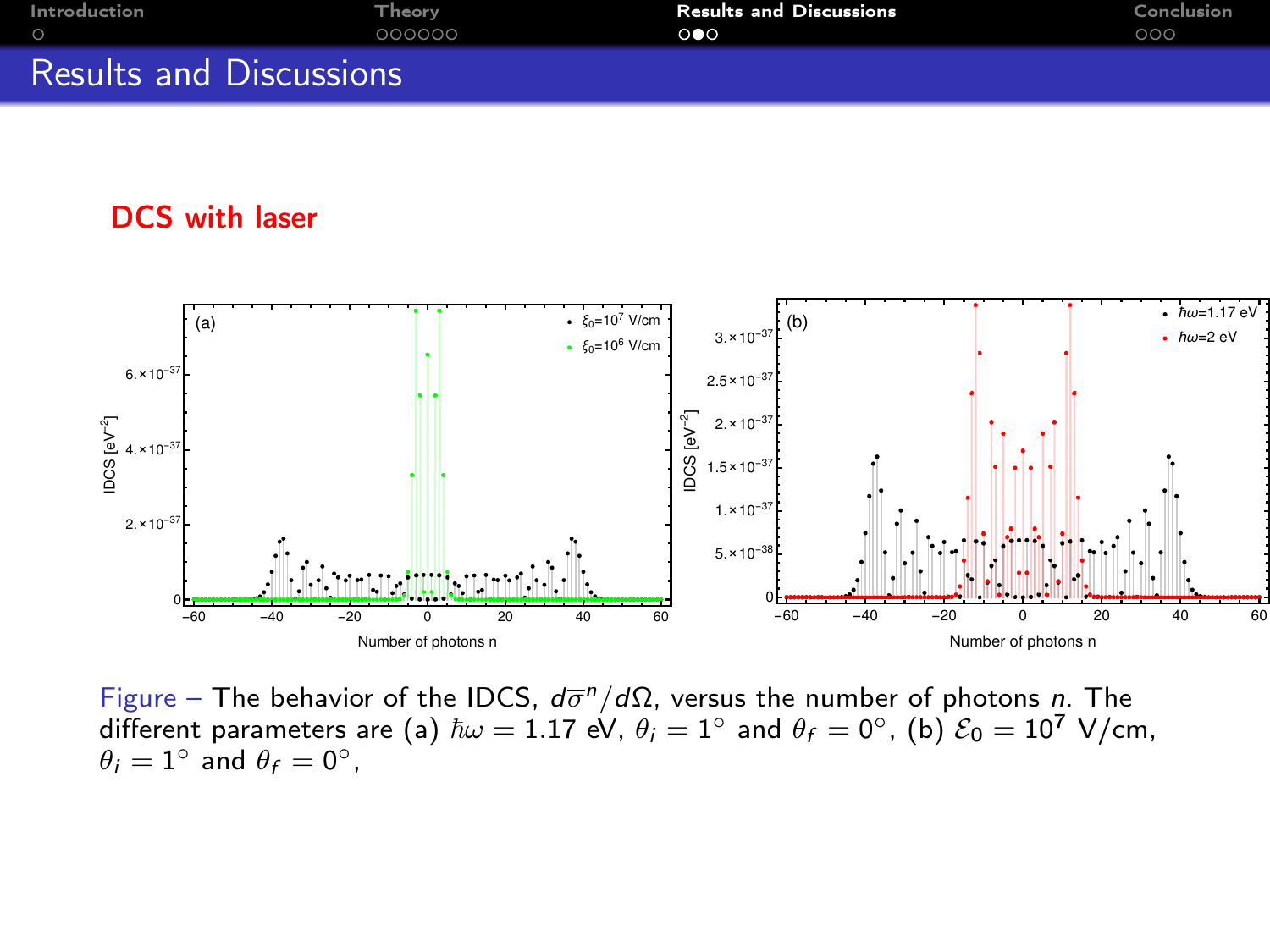| Introduction                   | Theory. | <b>Results and Discussions</b> | Conclusion |
|--------------------------------|---------|--------------------------------|------------|
|                                | nnnnn í | $\circ$                        | 000        |
| <b>Results and Discussions</b> |         |                                |            |

#### SDCS as a function of final angle  $\theta_f$



Figure – The variations of the SDCS as a function of the final angle  $\theta_f$  for different numbers of exchanged photons. The intensity and frequency of the laser field are respectively  $\mathcal{E}_0=10^7\,$  V/cm and  $\hbar\omega=1.17\,$  eV. The initial angle is (a)  $\theta_i=1^\circ$  and (b)  $\theta_i = 45^\circ$ . The notation  $n = \pm N$  means we summed over the range of values  $-N \le n \le +N$ .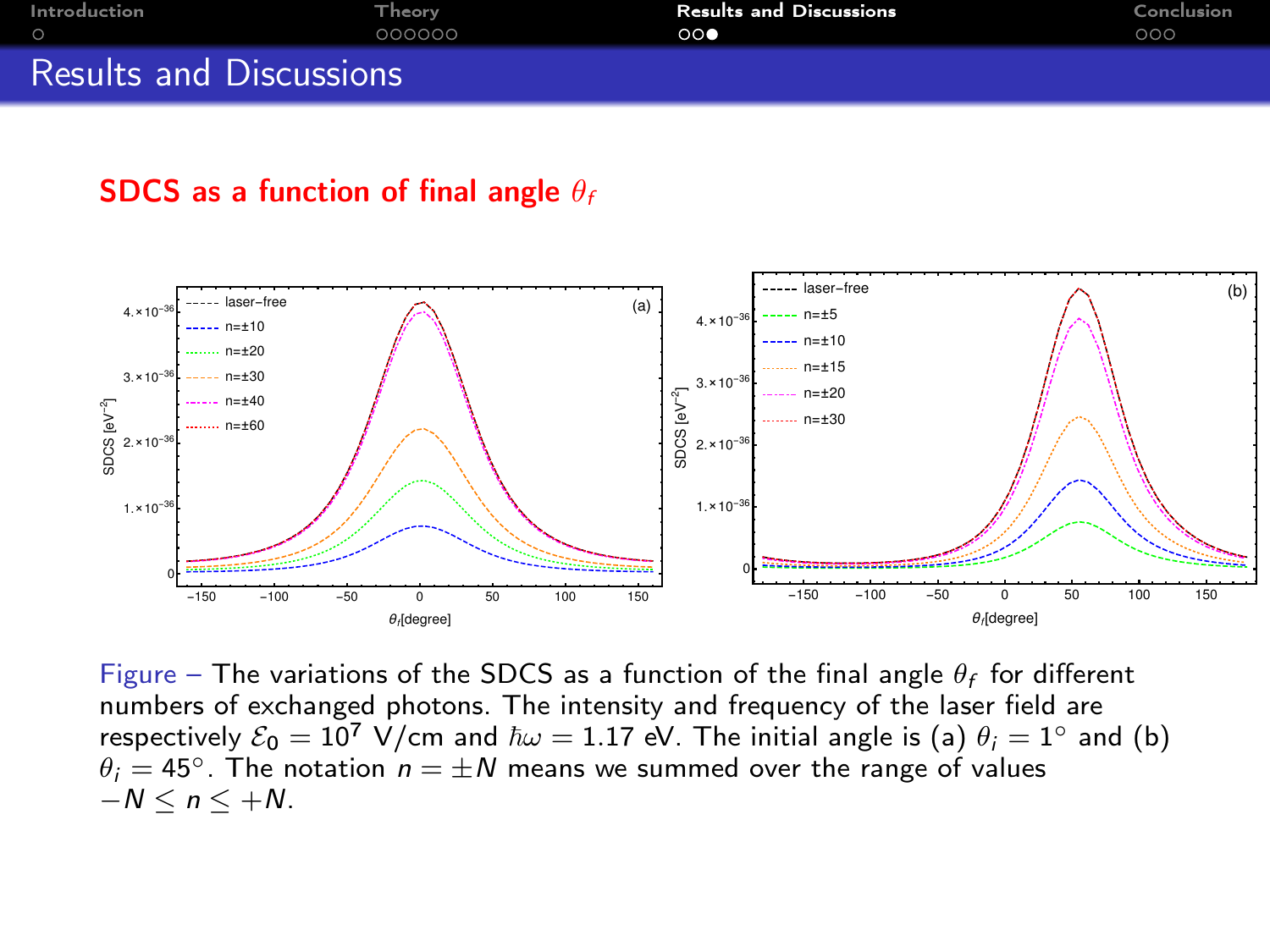<span id="page-12-0"></span>

| Introduction | Theory. | <b>Results and Discussions</b> | Conclusion   |
|--------------|---------|--------------------------------|--------------|
| $\circ$      | 000000  | 000                            | $\bullet$ 00 |
| Conclusion   |         |                                |              |

- the results obtained show that the laser field has a considerable influence, by its the intensity and its the frequency, on the the DCS as well as on the photon exchange process between the laser and the scattering system.
- the differential cross section The differential cross section of electron muon-neutrino scatteringin the presence of a circularly polarized electromagnetic field can be affected by the laser field as long as the number of exchanged photons is not sufficient to verify the sum rule.

$$
\sum_{n=-\text{cutoff}}^{+\text{cutoff}} \frac{d\overline{\sigma}^n}{d\Omega} = \left(\frac{d\overline{\sigma}}{d\Omega}\right)^{\text{laser-free}}.\tag{26}
$$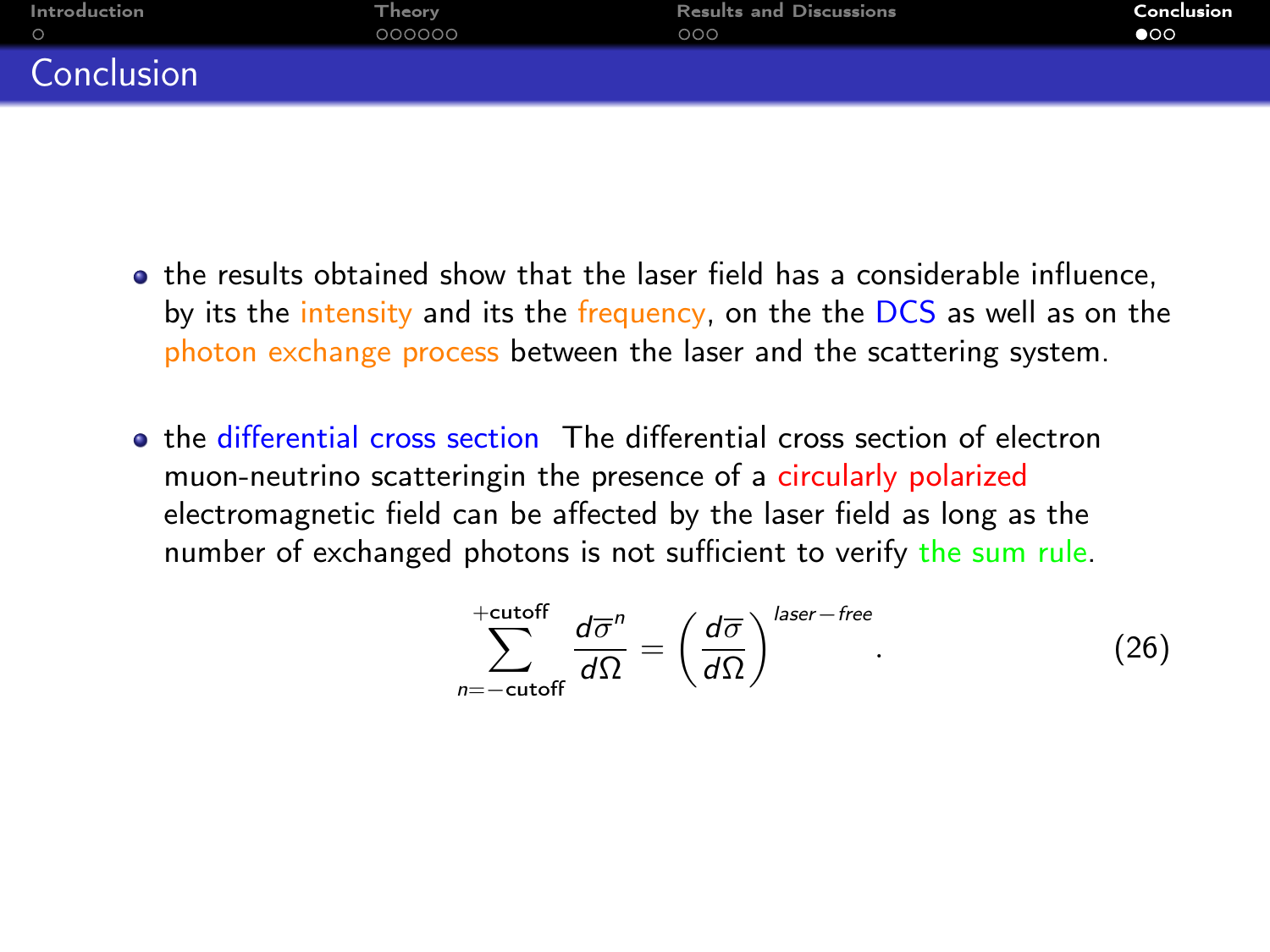